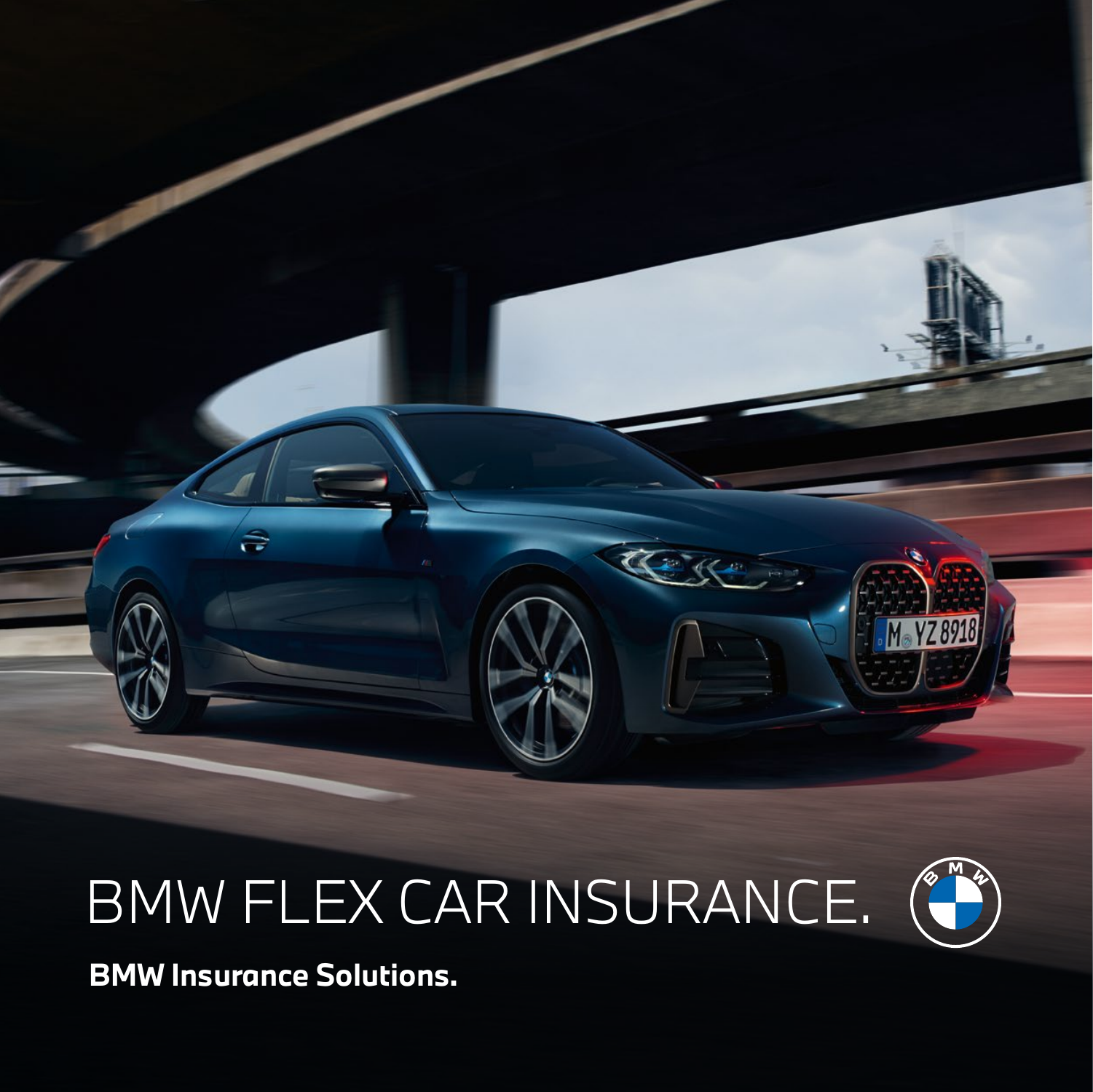#### PUTTING YOU IN THE DRIVING SEAT.

Enjoy the thrill of driving your BMW instantly. BMW 5 Day DriveAway Car Insurance is a comprehensive policy. Once you activate it, you are covered from the moment you collect your BMW for 5 days. What's more, it offers you the following core benefits included as standard, meaning you can get into the driving seat and on the road with peace of mind.

To find out more about BMW 5 Day DriveAway Car Insurance, activate your cover and review the policy wording, please visit **[bmw-carinsurance.co.uk/driveaway/](http://bmw-carinsurance.co.uk/driveaway/)**.

# BMW 5 DAY DRIVEAWAY CAR INSURANCE.

#### **Key Benefits:**

- Guaranteed option of a BMW Approved Bodyshop repair in the UK
- 24 hour UK recovery in the event of an accident
- Up to £1,000 cover for replacement vehicle keys and locks

#### **Key exclusions:**

- You must be able to pass an identity check at your address
- A Thatcham approved tracking device with an active subscription may be required on certain models, including all of those which exceed £75k value or fall into an M Series category, but also selected other models
- UK residents only
- Maximum driver age of 85 years old
- Minimum driver age of 30 years old for some high-performance models
- Cover only for the use of the insured vehicle

Please read the policy wording for full terms, conditions, exclusions and excesses.

#### **You will need the following information:**

- BMW Retailer Number (please ask your BMW Retailer for this if it has not been provided)
- Vehicle Registration
- Current Car Insurance Renewal Date
- BMW vehicle collection date

If you have any questions you can also access our chat and help centre.

Quotes are only available via the website but you can give us a call on **0330 058 4088**.

Lines are open Monday to Friday 9am to 5pm.

When you activate your BMW 5 Day DriveAway Car Insurance, you will also receive a quote for an optional BMW Flex Car Insurance policy, providing the tailored cover your BMW deserves.

Please note, the BMW Flex Car Insurance quote will be valid for 30 days from receipt or the desired start date, whichever is soonest.

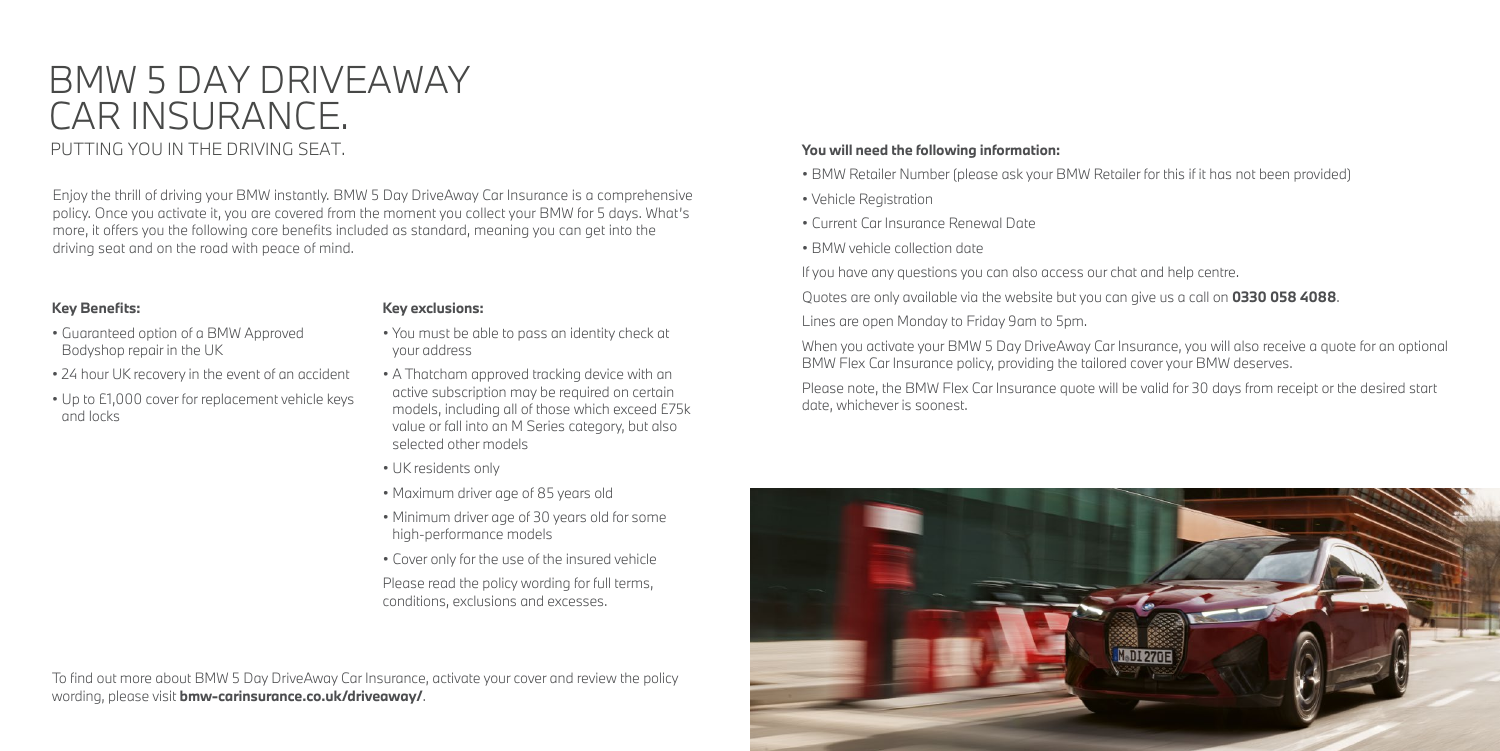### FOR NEW AND USED BMWS. NO ONE UNDERSTANDS YOUR BMW, LIKE BMW.

# BMW FLEX CAR INSURANCE.

When you truly love your BMW you want to protect it in the best way. BMW Flex Car Insurance is a fully comprehensive monthly subscription policy designed for your BMW to give you total peace of mind and total flexibility.

It's not just any insurance policy but an investment in maintaining your Ultimate Driving Machine.

Enjoy the following core benefits, meaning you can get into the driving seat and on the road with peace of mind.

- Have peace of mind with our fully comprehensive cover
- A simple monthly subscription insurance policy for BMWs with no upfront deposit or APR charges
- Flexibility to manage your policy online
- Cancel anytime with no fees

### OUR FLEXIBLE, MONTHLY PRODUCT. AT A GLANCE.

### THE HEAD START YOUR BMW DESERVES.

#### **Get your quote**

To find out more about BMW Flex Car Insurance, get your quote and to review the Policy Wording, visit **[bmw-carinsurance.co.uk](https://bmw-carinsurance.co.uk/?source=POS_Brochure&campaign=HY2_Loyalty
)**. If you have any questions you can also access our chat and help centre here. Quotes are only available via the website but you can give us a call on **0330 058 4088**.

Lines are open Monday to Friday 9am to 5pm.

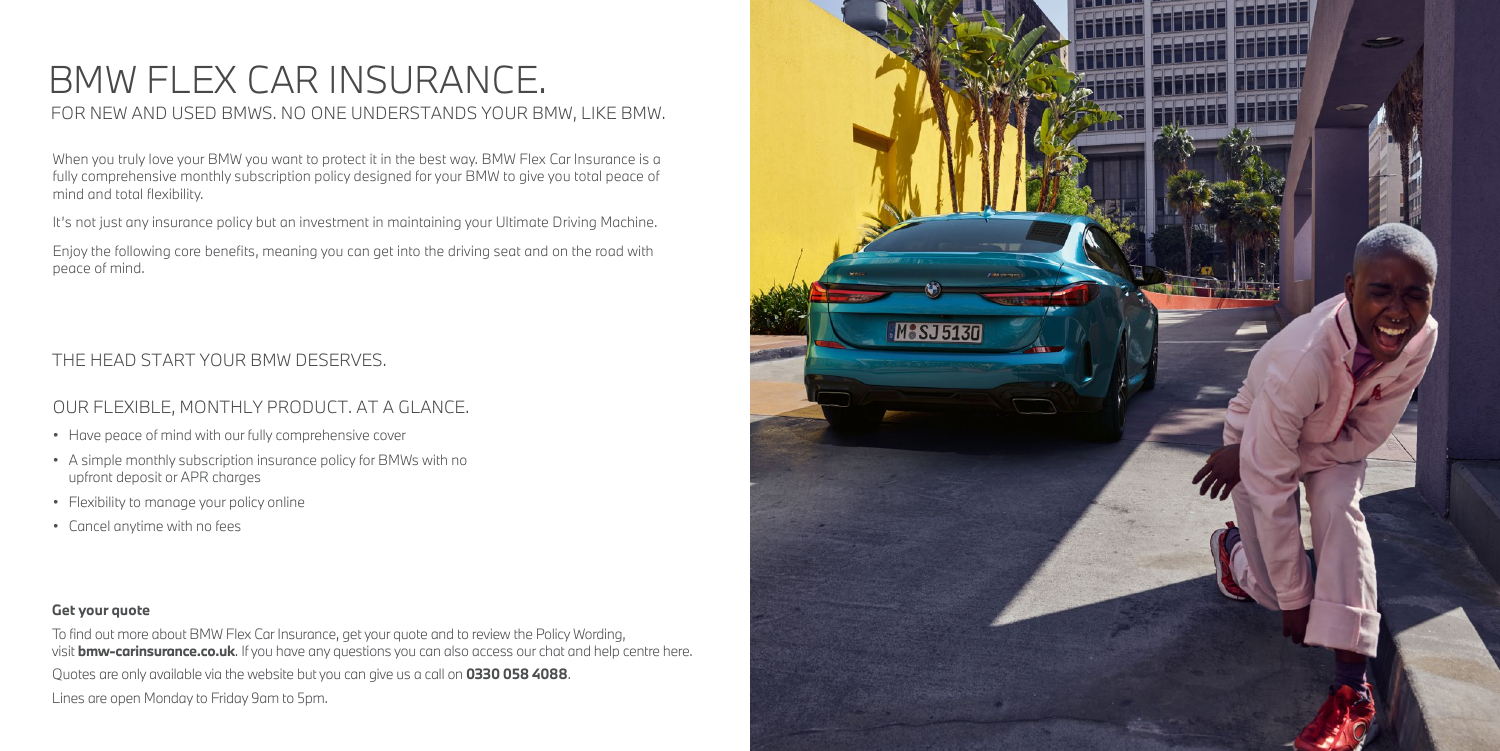To find out more about BMW Flex Car Insurance, get your quote and to review the Policy Wording, visit **[bmw-carinsurance.co.uk](http://bmw-carinsurance.co.uk)**. If you have any questions you can also access our chat and help centre here. Quotes are only available via the website but you can give us a call on **0330 058 4088**. Lines are open Monday to Friday 9am to 5pm.



#### **Key Benefits:**

- Guaranteed option of BMW Approved Bodyshop repair in the UK
- Use of a courtesy car whilst your car is being repaired (subject to availability)
- Uninsured Driver Promise protecting your No Claims Bonus and policy excess if an accident was the fault of an uninsured driver
- Roof Box cover up to £750
- 24 hour UK recovery in the event of an accident
- Replacement child car seats in the event of an accident
- Sole glass replacement or repair will not affect your No Claims Bonus
- Enjoy 90 days' full policy cover in a 12-month period when you visit the EU
- Up to £1,000 cover for replacement vehicle keys and locks
- Cover for Personal Accidents involving the car up to £20,000 per person (up to a maximum of £60,000) and Medical Expenses related to a car accident up to £500
- Car contents and personal belongings cover up to £1,000

#### **Key exclusions:**

- Maximum driver age 85 years old
- Minimum driver age of 30 years old for some high performance models
- A Thatcham approved tracking device with an active subscription may be required on certain models, including all of those which exceed £75k value or fall into an M Series category, but also selected other models
- Have held a full UK/EU licence for at least one year
- UK residents only
- Have had no more than three at-fault claims in the past five years
- Have a maximum of three minor driving convictions in the past five years and major convictions
- Young/inexperienced driver excesses may apply
- You must be able to pass an identity check at your address
- Other terms, conditions, exclusions and excesses apply

Please read the policy wording for full terms, conditions, exclusions and excesses.

# BMW FLEX CAR INSURANCE.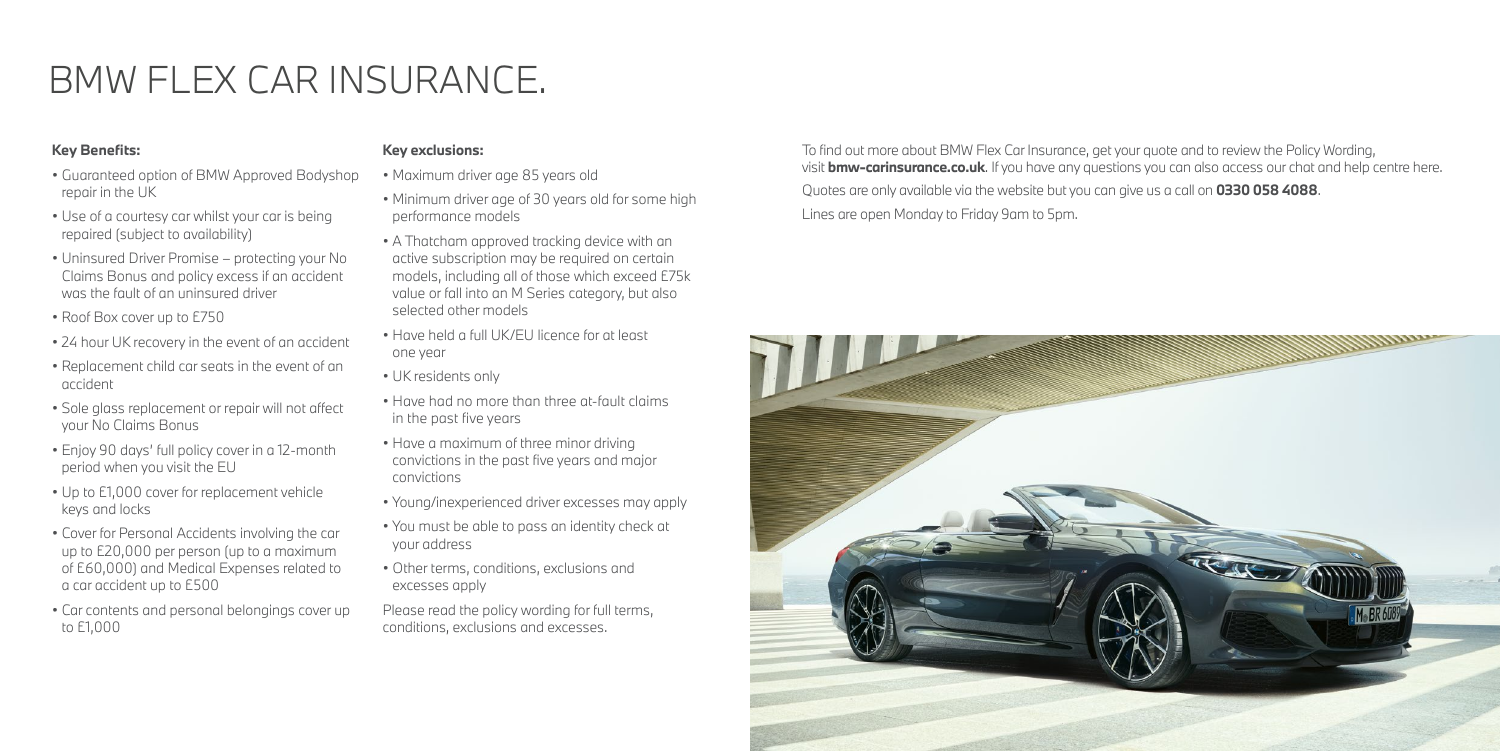#### **Battery cover.**

Your battery is covered against accidental damage, fire and theft – even if it is being leased.\*



### **Charging cables & box.**

Charging cables and wall boxes are covered for accidental damage, fire and theft, too.\*



**Trip hazard.** Cover should someone trip over

the charging cable while the car is being charged at home.\*



#### TAILORED COVER FOR YOUR ELECTRIC AND HYBRID BMW. WITH BMW FLEX CAR INSURANCE.

BMW Flex Car Insurance is a fully comprehensive monthly insurance subscription designed for your BMW. With extended cover for your electrified BMW – pure electric or plug-in hybrid – it's not just any insurance policy but an investment in maintaining your BMW beyond the drive.

#### **Here's what is included for your EV or hybrid.**



## ELECTRIC AND HYBRID COVER WITH BMW FLEX CAR INSURANCE.